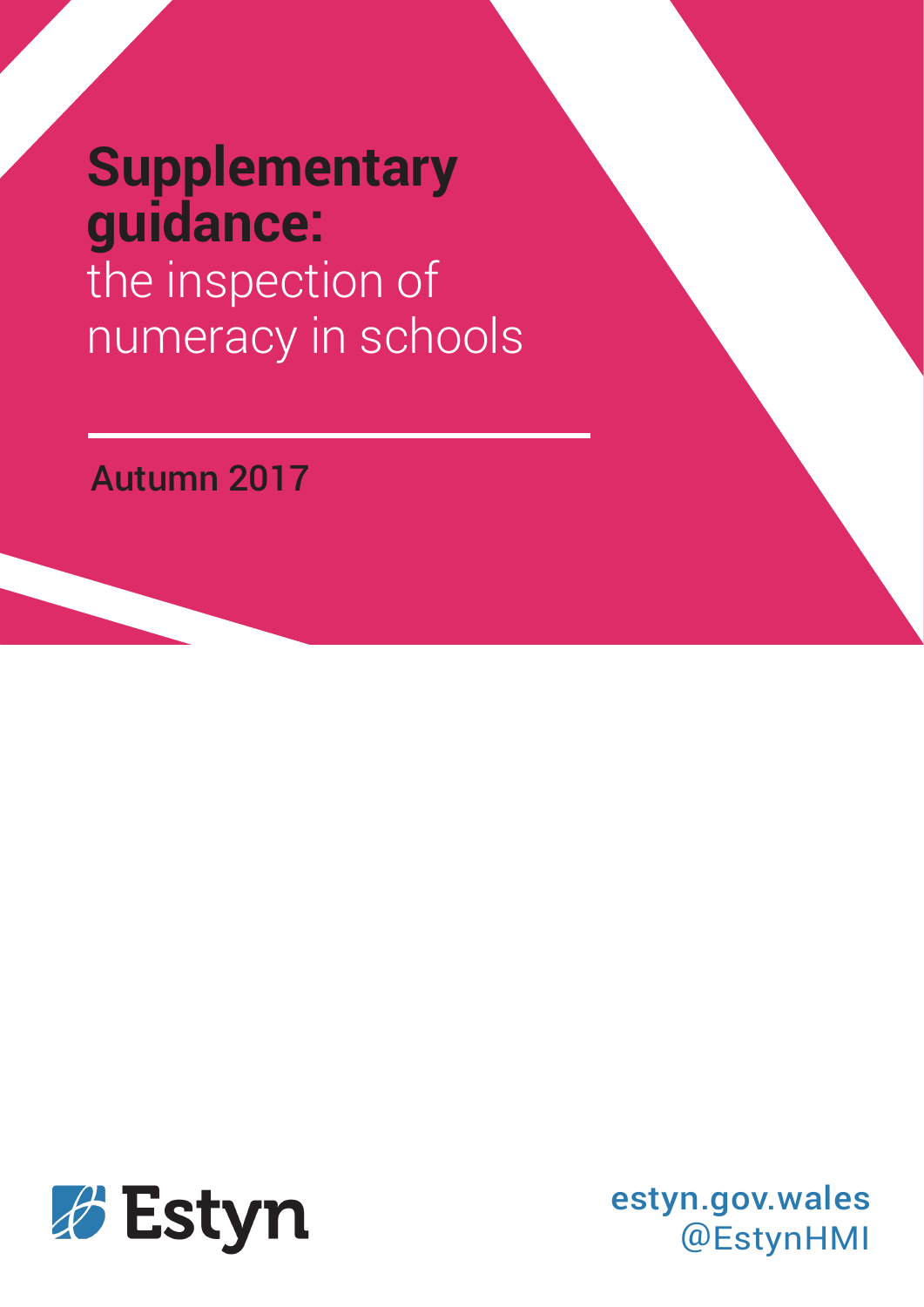#### **The purpose of Estyn is to inspect quality and standards in education and training in Wales. Estyn is responsible for inspecting:**

- $\lambda$  nursery schools and settings that are maintained by, or receive funding from, local authorities
- $\overline{\phantom{a}}$  primary schools
- $\overline{\phantom{a}}$  secondary schools
- $\overline{\phantom{a}}$  all-age schools
- $\overline{\phantom{a}}$  special schools
- $\overline{\phantom{a}}$  pupil referral units
- $\overline{\phantom{a}}$  independent schools
- $\overline{\phantom{a}}$  further education
- $\overline{\phantom{a}}$  independent specialist colleges
- $\overline{\phantom{a}}$  adult community learning
- $\lambda$  local authority education services for children and young people
- $\overline{\phantom{a}}$  teacher education and training
- $\triangle$  Welsh for adults
- work-based learning
- $\overline{\phantom{a}}$  learning in the justice sector

Estyn also:

- $\lambda$  provides advice on quality and standards in education and training in Wales to the National Assembly for Wales and others
- $\lambda$  makes public good practice based on inspection evidence

Every possible care has been taken to ensure that the information in this document is accurate at the time of going to press. Any enquiries or comments regarding this document/publication should be addressed to:

Publication Section **Estyn** Anchor Court Keen Road **Cardiff** CF24 5JW or by email to [publications@estyn.gsi.gov.wales](mailto:publications@estyn.gsi.gov.wales)

This and other Estyn publications are available on our website: [www.estyn.gov.wales](http://www.estyn.gov.wales/)

**© Crown Copyright 2017: This report may be re-used free of charge in any format or medium provided that it is re-used accurately and not used in a misleading context. The material must be acknowledged as Crown copyright and the title of the document/publication specified.**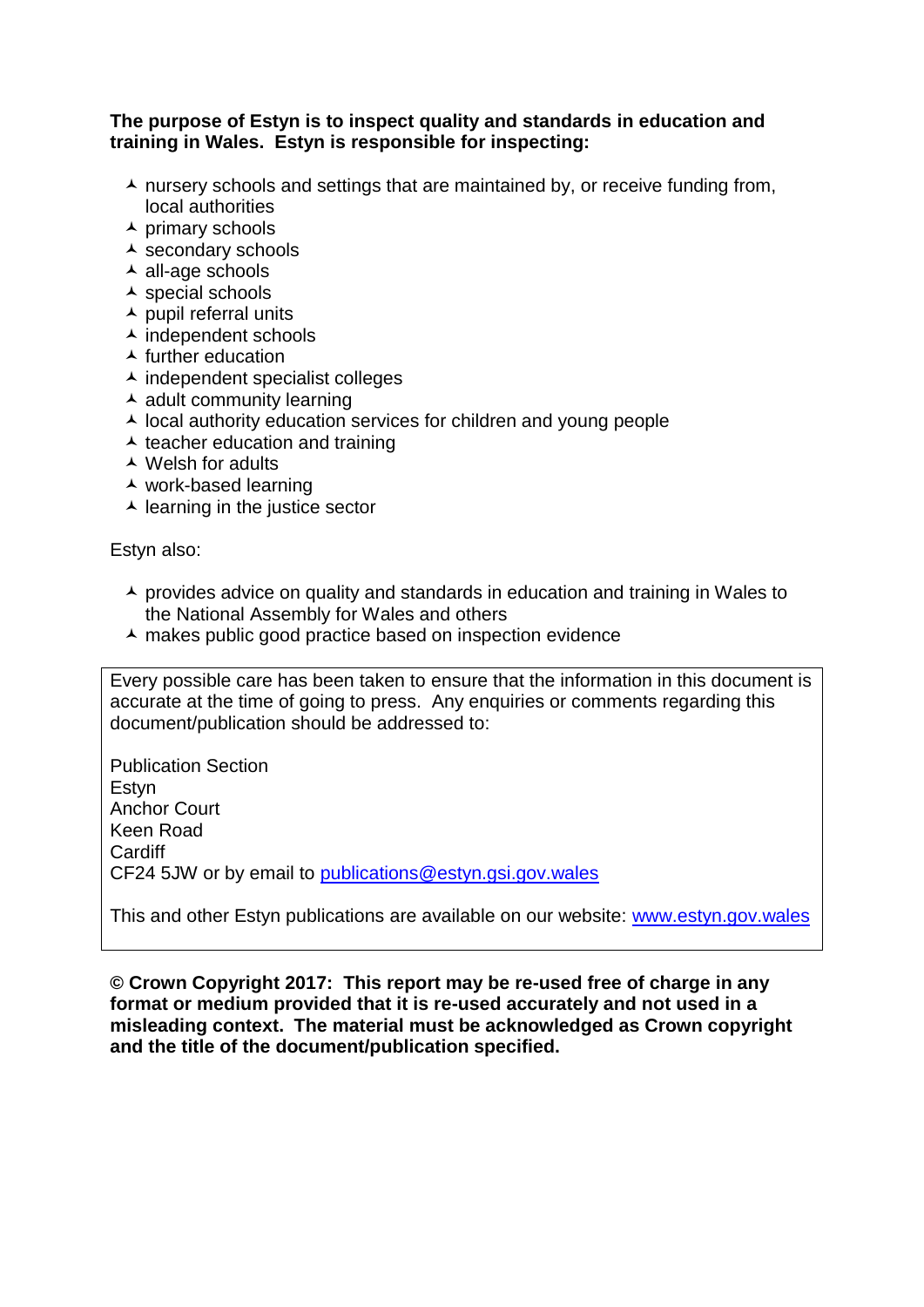# **What is the purpose?**

To provide guidance to inspectors for evaluating numeracy in schools

# **For whom is it intended?**

Maintained and independent schools and non-maintained settings

#### **From when should the guidance be used?**

September 2017

# **Contents**

| <b>Supplementary guidance</b>                                                                                                                                               | 1                                  |
|-----------------------------------------------------------------------------------------------------------------------------------------------------------------------------|------------------------------------|
| <b>Inspecting numeracy</b>                                                                                                                                                  | $\mathbf{2}$                       |
| Gathering and reviewing inspection evidence                                                                                                                                 | 3                                  |
| During the inspection                                                                                                                                                       | 4                                  |
| <b>IA1 Standards</b><br>IA2 Wellbeing and attitudes to learning<br>IA3 Teaching and learning experiences<br>IA4 Care, support and guidance<br>IA5 Leadership and management | 4<br>5<br>5<br>7<br>$\overline{7}$ |
| Points to consider when looking at pupils' work                                                                                                                             | 9                                  |
| Points to consider when evaluating numeracy intervention<br>programmes                                                                                                      | 9                                  |
| Document A: Questions for listening to pupils in the foundation phase<br>Document B: Questions for listening to pupils in key stage 2 and 3                                 | 10<br>11                           |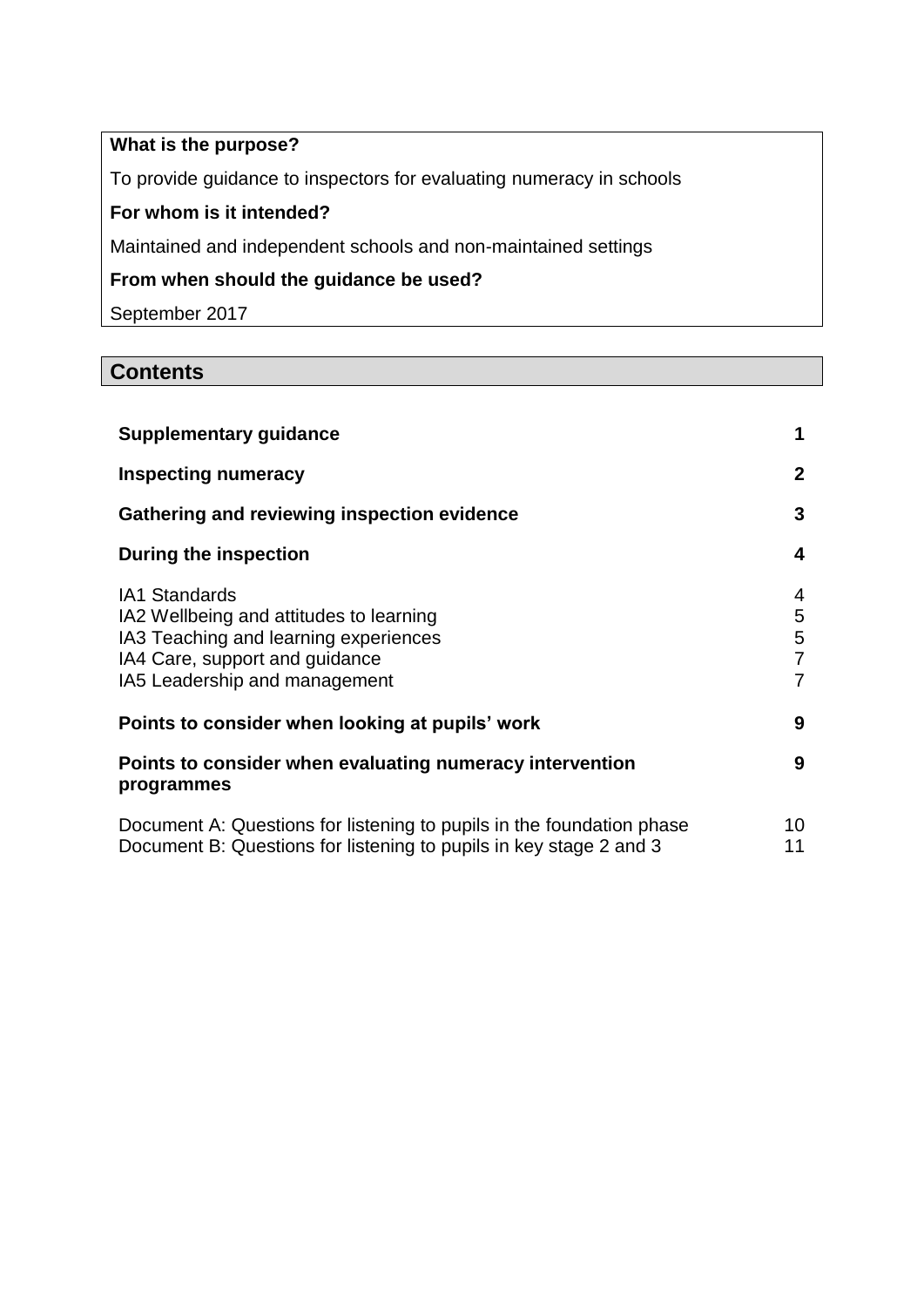# **Supplementary guidance**

The key Estyn documents that guide inspection activity are the inspection guidance handbooks for each sector. However, we also produce supplementary guidance to help inspectors to consider specific aspects of education and training further.

The supplementary guidance documents set out some key principles, considerations and resources for inspectors. They relate to all sectors that Estyn inspects, unless they state that they are for a specific sector. They expand on certain aspects of education/training (e.g. the inspection of literacy) or on ways of conducting inspections (e.g. the use of learning walks) or specific inspection arrangements (e.g. guidance on inspecting church schools).

The supplementary guidance documents do not aim to be comprehensive. Inspectors are not required to work through them exhaustively when covering any specific aspect on an inspection. However, inspectors may find them useful when responding to specific emerging questions that arise during inspections or when they wish to reflect or investigate further.

The supplementary guidance documents may help providers gain an understanding of Estyn's inspection arrangements. They may also be helpful to providers in evaluating specific aspects of their own provision.

Our inspection work is based on the following principles:

- Inspectors will approach inspection with a positive mindset to ensure it is the best possible professional learning experience for the staff in each provider
- Inspectors will take a learner-focused approach to inspection
- Inspectors will always focus strongly on the quality of teaching and learning
- Inspectors will seek out well-considered innovative practice
- Inspectors will tailor the inspection activities according to the circumstances in each provider as far as possible
- Inspectors will be agile and responsive to emerging findings and will use the increased range of inspection tools and approaches available
- Inspectors will consider everything in the inspection framework, but will only report on the key strengths and weaknesses within each provider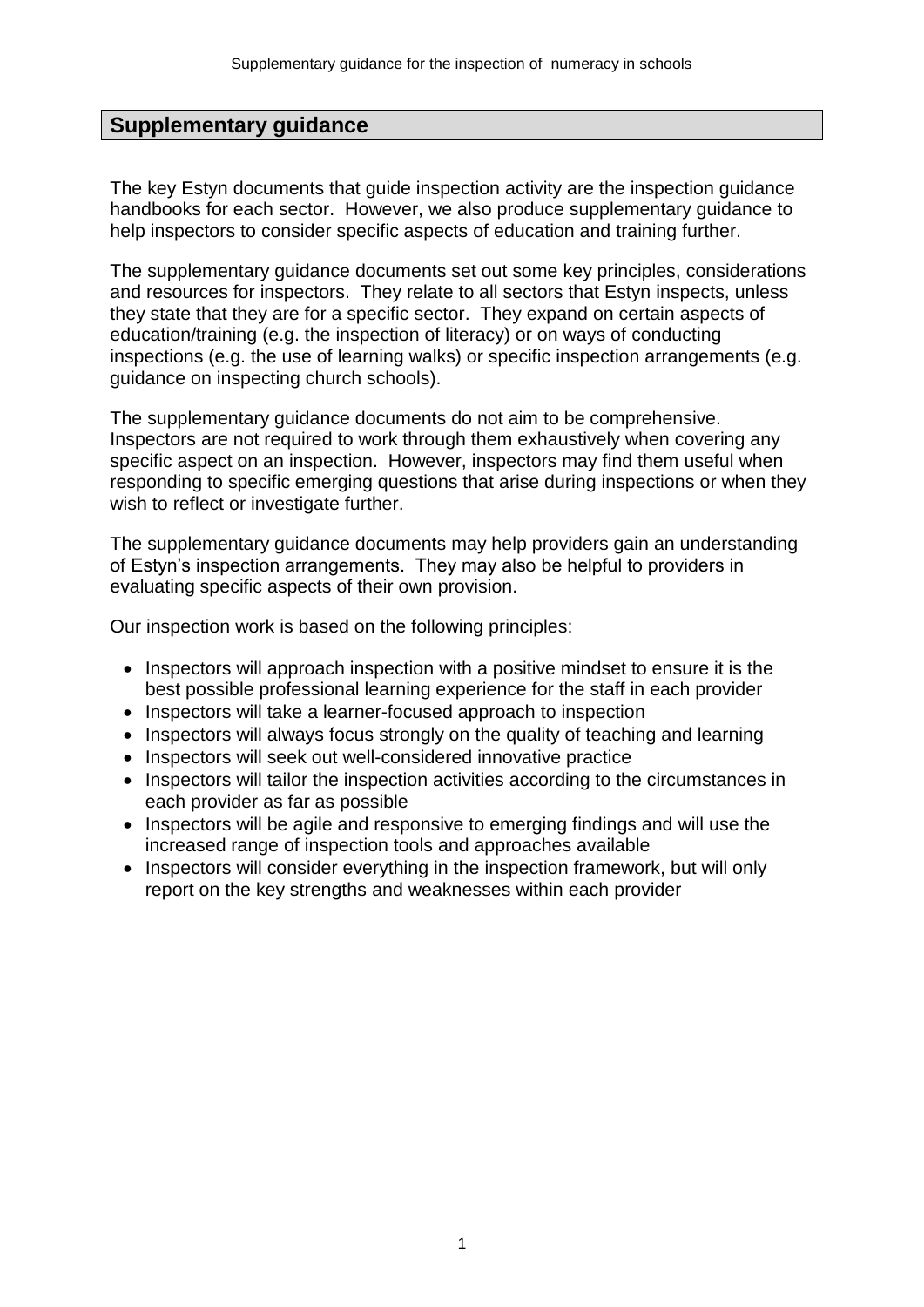#### **Inspecting numeracy**

Numeracy is an essential life skill that enables pupils to apply their numerical facts, skills and reasoning to real-life problems. Although pupils usually learn their numeracy skills during mathematics sessions, to be fully numerate they must be able to apply these skills in other subject areas and a wide range of everyday contexts.

The key tasks for inspectors are to judge:

- the standards of pupils' numeracy skills
- whether pupils have the numeracy skills needed to access the whole curriculum
- how well the whole curriculum develops pupils' numeracy skills
- the quality of and leadership in, and management of the co-ordination of numeracy

Inspectors should report on pupils' numeracy skills in every inspection and, where appropriate, report on any outcomes or indicators that relate to these skills.

The following guidance is intended to support inspectors in making judgements and in reporting on standards numeracy and on pupils' ability to use these skills in work across the curriculum. Although the guidance contains information about the school's provision for numeracy, inspectors should remember that **the main focus should be on the standards achieved by pupils.**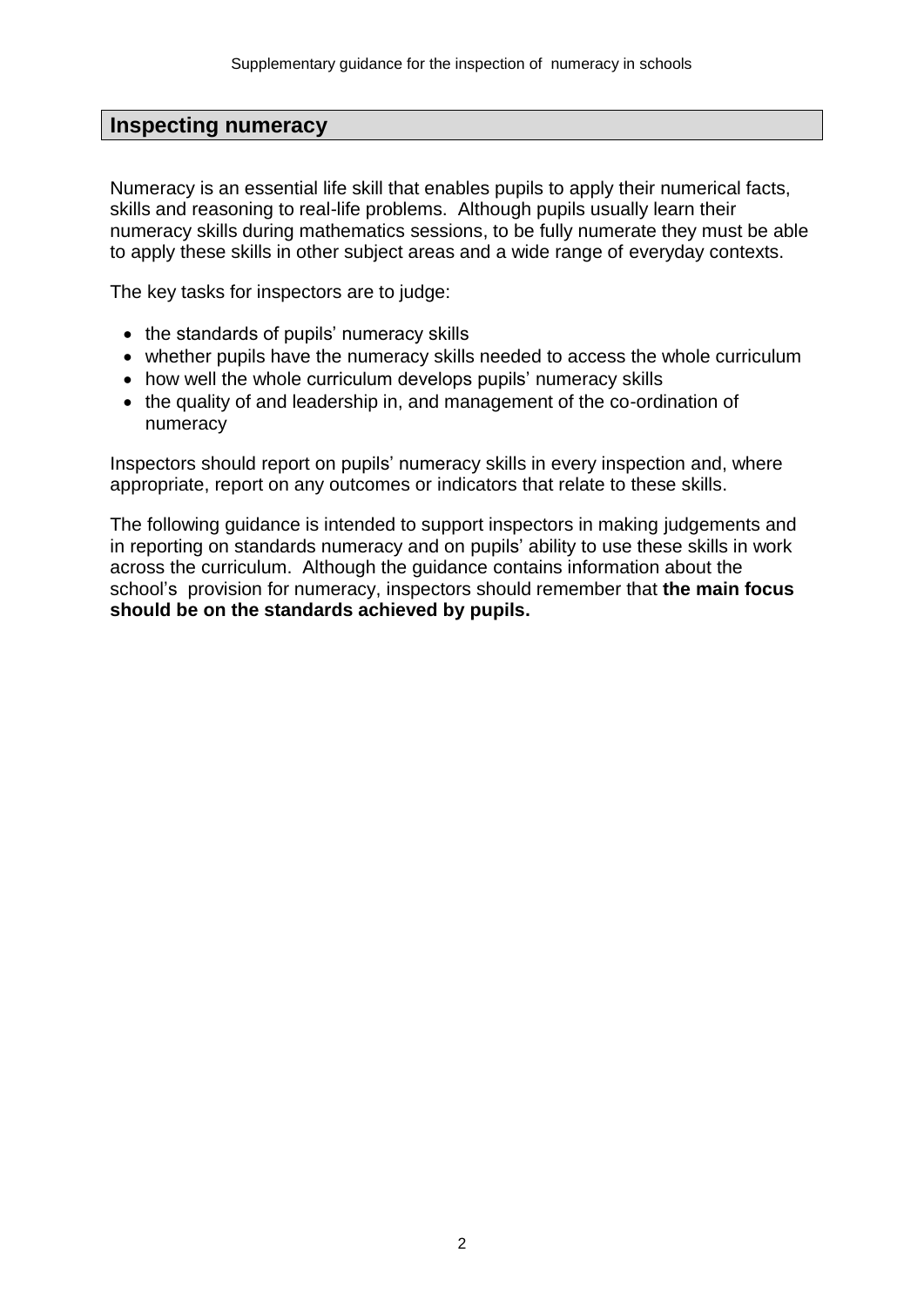# **Gathering and reviewing inspection evidence**

The team will plan the inspection so that they can cover the reporting requirements within the five inspection areas and the emerging questions from the review of the pre-inspection information. The team will ensure that they have enough time to review the key evidence they need to make their judgements. The main forms of evidence are:

- samples of pupils' work
- discussions with pupils, staff, leaders, managers, governors, parents and others
- observation of teaching and other activities, including evidence gathered through learning walks
- survey responses from pupils, parents/carers, governors, teaching and support staff
- documentary evidence, including information on pupils' performance and progress
- information from the local authority/regional consortium

The team will use direct observation of pupils' work wherever possible to gather evidence to support their judgements. Inspectors may select an additional sample of pupils' work, if required, to further their investigation in a specific aspect.

Inspectors will undertake a range of activities to gather evidence for their evaluation of pupils' progress and the quality of the school's provision. This may include:

- learning walks, where inspectors move relatively quickly through a number of classes looking at a specific aspect of the school's provision
- conversations with selected pupils about their work
- discussions with individual teachers about pupils' learning in their classes and how they plan work to meet their needs
- longer classroom observations

The voice of pupils is a key source of evidence for inspectors. Discussions with pupils will provide an opportunity to explore pupils' knowledge and understanding of their work. It will also help inspectors to gauge how well the school supports pupils and contributes to their progress and wellbeing.

Schools should make information available to the inspection team about the standards achieved by pupils, particularly the results of any initial screening tests and other assessments. This will help inspectors to judge pupils' progress, to come to a view about the standards pupils achieve compared to their starting-points and the way teachers use the information from assessment to influence their planning and their lessons.

The team will need to consider stakeholders' views on the school and test out the validity of those views during the inspection.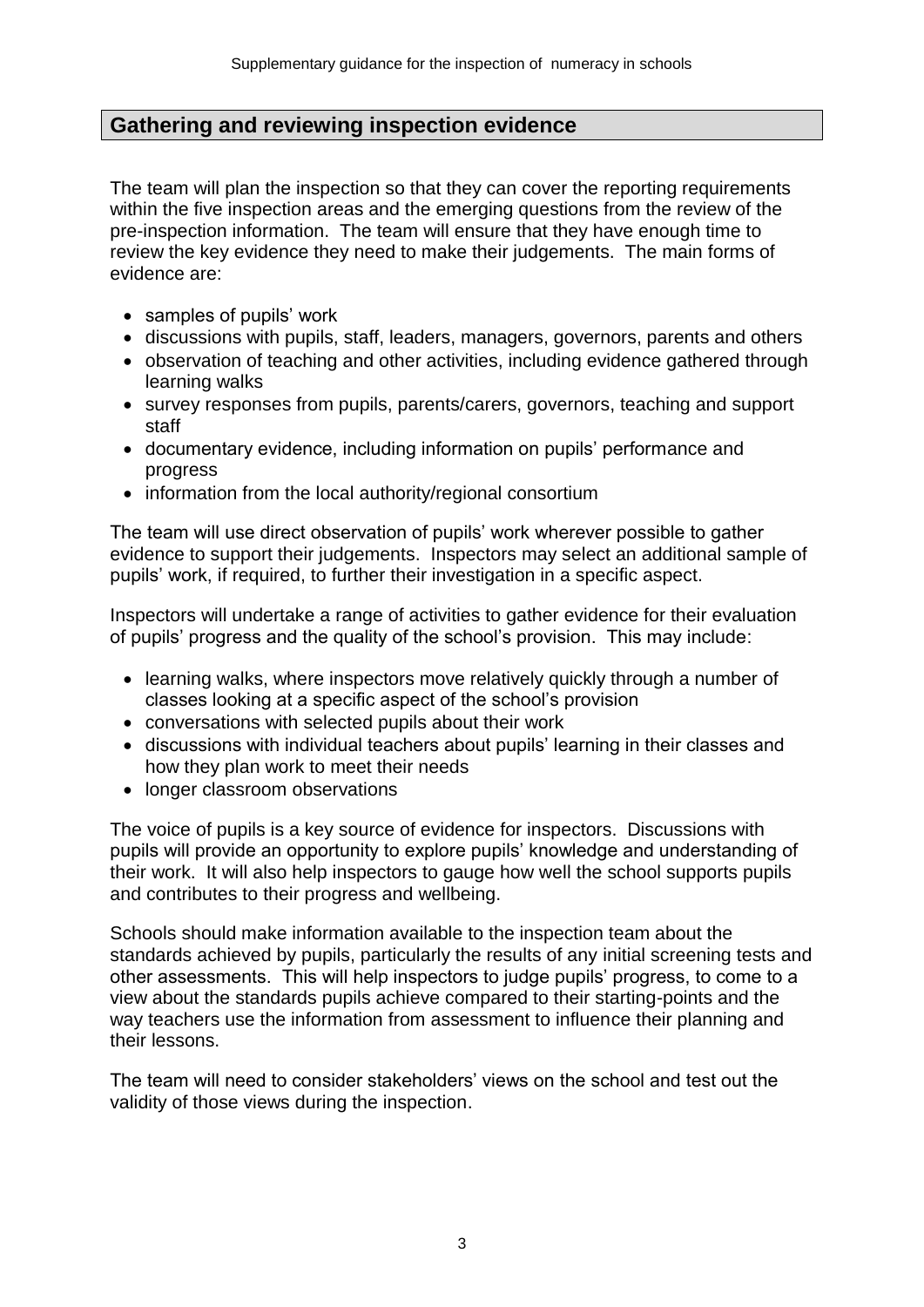# **During the inspection**

#### **IA1 Standards**

Inspectors should focus on how well pupils work with numbers and data. They should consider how effectively pupils use their numeracy skills in their learning in different subjects and contexts.

Pupils' progress will be seen in their skills in using number to solve problems by analysing information and making informed decisions based on accurate calculations. Inspectors will judge pupils' numeracy skills appropriate to the task, such as when tackling problems in unfamiliar contexts and identifying which skills and concepts are relevant to the problem.

Inspectors should consider how well pupils:

- identify and use an efficient strategy for calculations including, mental methods, written methods and use of a calculator
- explain their thinking to show their understanding of number processes and concepts
- demonstrate they have a secure knowledge and understanding of number facts (for example, place value, equivalence of decimals and fractions, ordering decimals)
- demonstrate a sound understanding of calculation methods (for example tables, bonds, mental and written methods and efficient use of a calculator) and calculate accurately
- demonstrate an awareness of shape, scale, size and position
- collect, organise and analyse data, and evaluate the data to make informed decisions
- apply their skills accurately when working independently and with others
- evaluate their solutions
- cope with the mathematical demands made in different subject contexts
- draw on skills and concepts learned previously and apply it to their new learning

Sources of evidence include:

- samples of pupils' numeracy and mathematics work
- learning walks and session observations to judge how well pupils apply their numeracy skills across the curriculum
- analysis of standardised numeracy scores of particular groups and their progress over time
- the progress of pupils on numeracy intervention programmes

Inspectors should scrutinise samples of work to judge pupils' numeracy skills are at a level that is appropriate to the task and their age and ability. They should judge whether pupils are over-reliant on support, for example, too dependent on calculators and multiplication charts that prevent them from developing their independent number skills.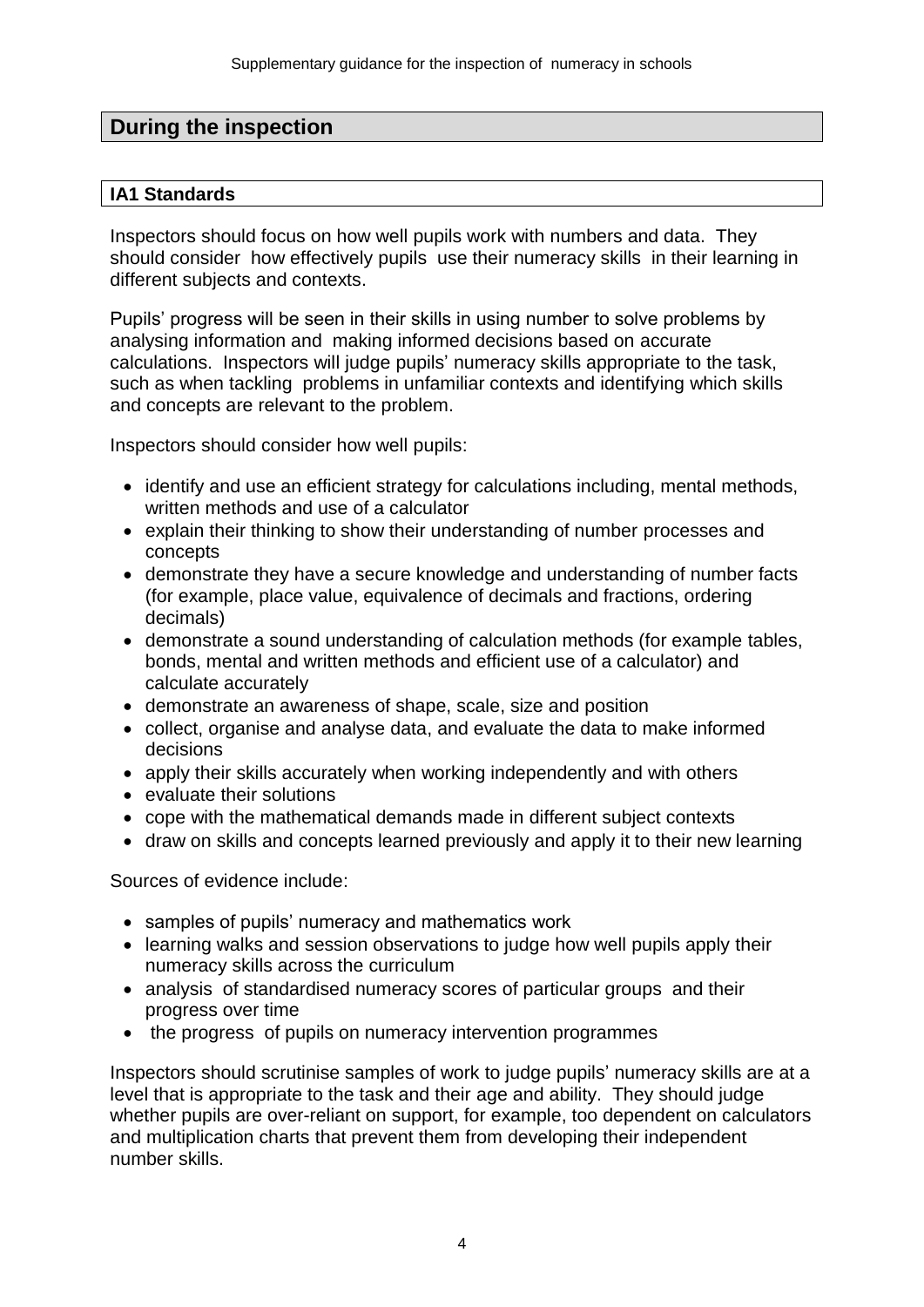During discussions with pupils about their work, inspectors should consider how well pupils apply their numeracy skills, such as in performing mental calculations, collecting and interpreting relevant data and accurately measuring using a range of non-standard and standard units. They should consider if they apply their numeracy skills at the same level across the curriculum as they do in mathematics lessons.

Inspectors should use opportunities in session observations and learning walks to evaluate how well pupils apply their numeracy skills in different contexts such as when measuring, drawing charts or calculating time, dates and the cost of items. Inspectors should be particularly alert to situations where pupils have the greatest difficulty with their numeracy skills and where this is a barrier to their learning across the curriculum. You will need to identify the possible causes for this, which may include for example pupils' poor grasp of number facts, multiplication tables or place value, and/or their lack of use of suitable estimation skills and routine checking methods.

#### **IA2 Wellbeing and attitudes to learning**

When considering pupils' wellbeing and attitudes to learning, inspectors should consider:

 pupils' attitudes to their numeracy work. For example, how well they engage in numerical activities, whether they are able to sustain concentration when tackling problems and how well they persevere with more challenging tasks

#### **IA3 Teaching and learning experiences**

Estyn has no fixed template for the type or structure of lesson required. Teachers should structure the lesson in the way that they consider is most appropriate for the leaners in the class and the learning objectives they wish the learners to achieve. The inspector should judge teaching in relation to the success of the learning and the progress made by learners, not on the methods used or the type or style of delivery by the teacher, and in the context of learning over time.

Inspectors involved in conducting learning walks and observing teaching and learning sessions should consider the guidance shown below when judging the quality of teaching.

Inspectors should consider how well the teaching:

- has high expectations of pupils, resulting in a good pace and challenging numeracy work, with clear progression in and between lessons
- provides regular sessions of oral and mental work to improve pupils' skills of computation and recall of number facts
- plans opportunities for pupils to apply and improve their developing skills in numeracy across the curriculum
- sets high standards of accuracy and precision and makes correct use of mathematical terminology
- ensures that pupils are using numeracy skills at an appropriate challenge and ensure there is an increasing level of challenge in tasks
- demonstrates good use of language to help the development of pupils'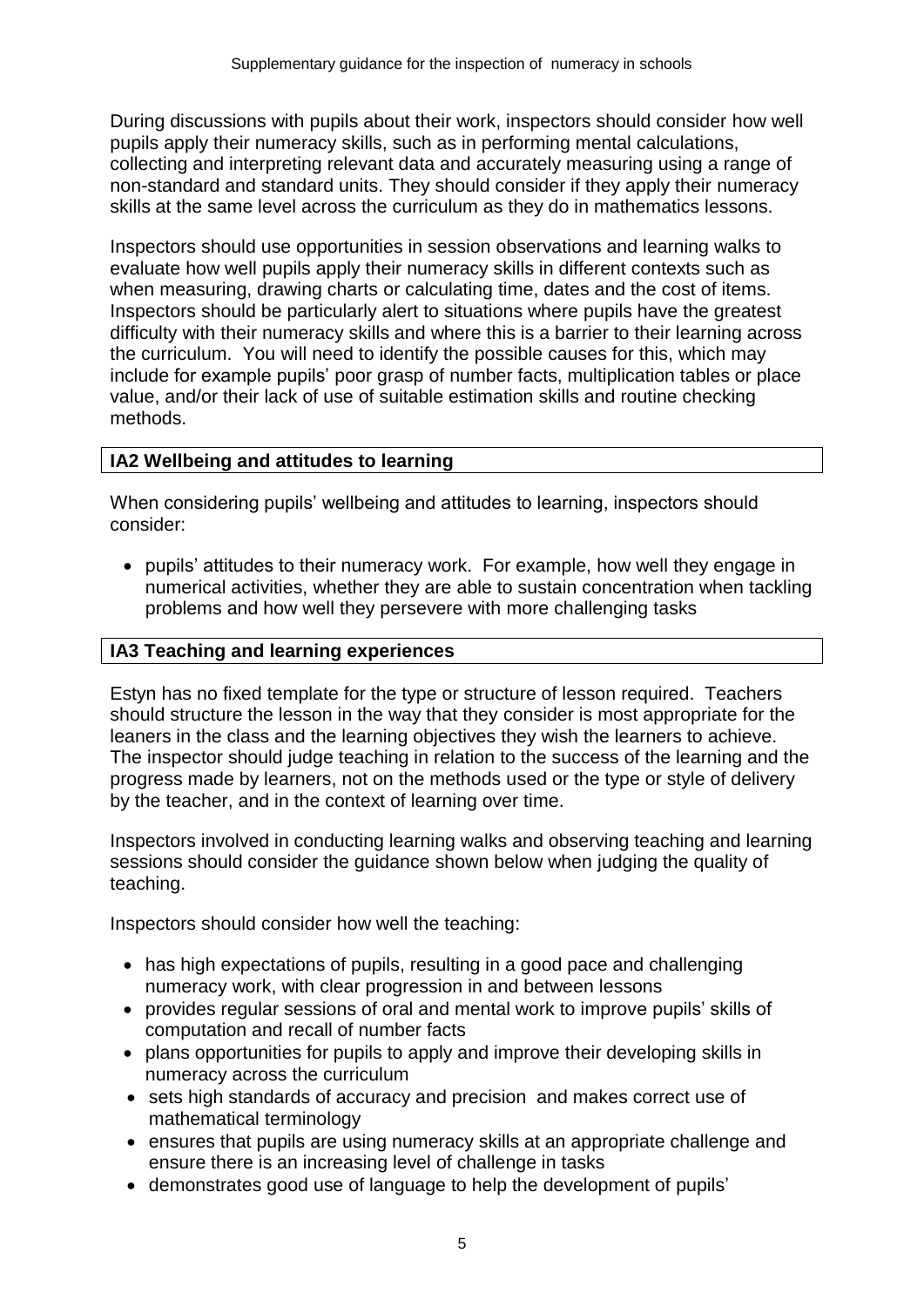numeracy skills

- makes frequent links across the curriculum, so that concepts and skills are developed further by being applied in different, relevant contexts
- makes connections between types of numbers fractions, decimals and percentages
- uses mathematical information to improve pupils' reasoning and problem-solving skills
- encourages pupils to talk about and explain their work, look for patterns, interpret and draw valid conclusions from their data
- uses probing questions to improve pupils' understanding
- anticipates and overcomes potential misconceptions, with errors providing productive points for discussion
- asks pupils to explain their thinking and help them elaborate on their answers and make learning connections
- encourages paired and group working, and promotes active participation
- makes effective use of techniques where pupils support each other's work and check for accuracy
- exploits the use of ICT to support the development of pupils' numerical and problem solving skills

Inspectors should consider whether:

- there are clear whole-school policies concerning the organisation and use of assessment to improve the teaching and learning of numeracy, and that the policies are implemented consistently
- teachers are clear about the learning objectives and progression in relation to the development of pupils' numeracy skills and are well-placed to share this information with pupils and parents
- pupils are involved in the assessment of their own work in numeracy and in identifying objectives for improvement

Inspectors should consider how well staff:

- embed numeracy skills into learning experiences across all subjects and/or areas of learning
- develop links between subject schemes of work and/or areas of learning in developing progression in pupils' skills
- ensure that pupils' skills gained in mathematics lessons are reinforced, enhanced and developed further in other subjects and/or areas of learning
- adapt programmes of study when pupils are working significantly below or above expected levels of numeracy skills
- plan for the development of pupils' thinking, planning, creative and problemsolving skills
- plan to provide a good balance between structured activities for direct teaching of mathematical development and active approaches, such as in the foundation phase including play-based learning
- in the foundation phase plan opportunities for pupils to develop their number, measuring, spatial and data handling skills in areas of continuous and enhanced provision both indoors and outdoors
- increase progressively the level of challenge in the work.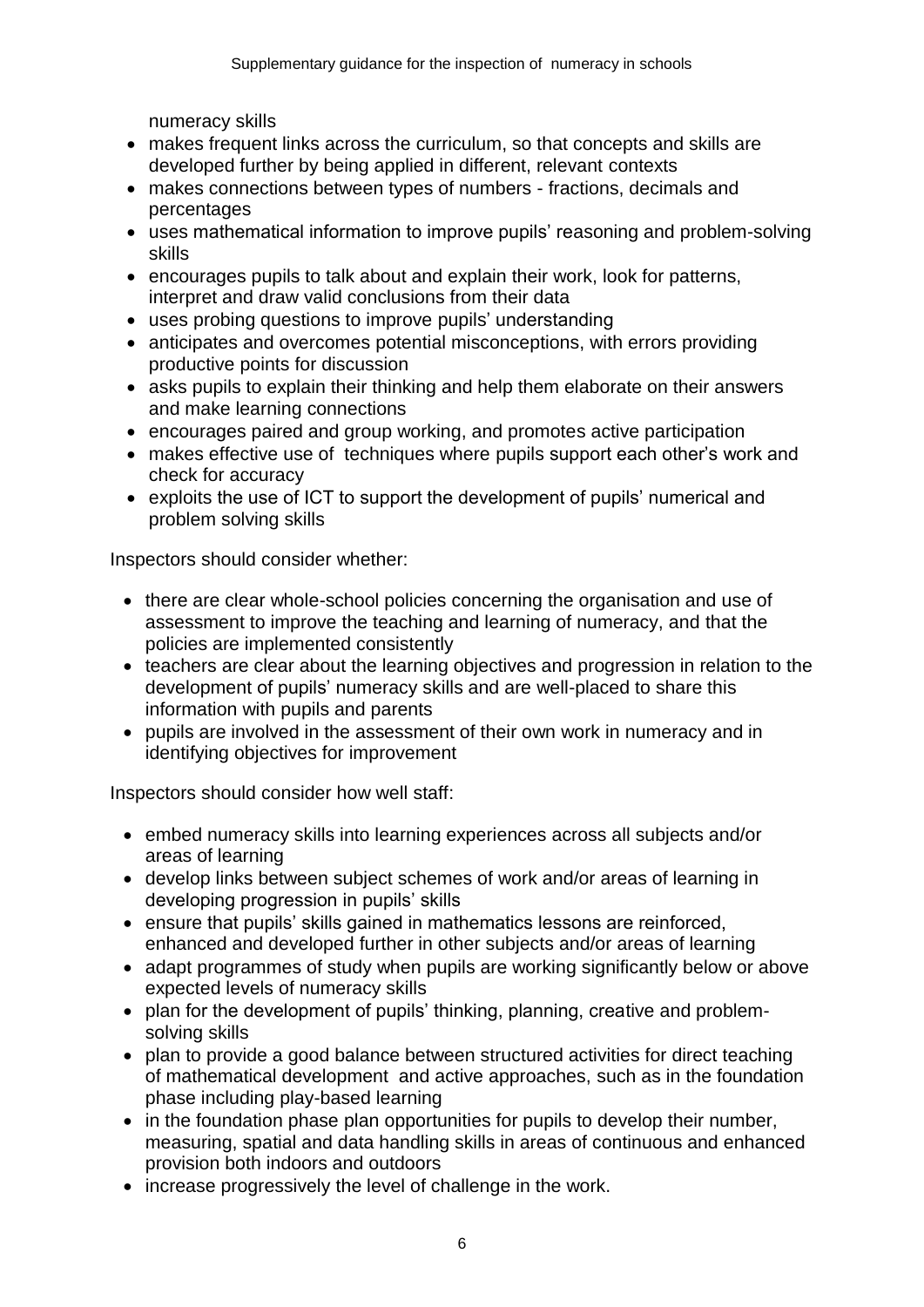Inspectors should consider whether:

- the school has a comprehensive and robust numeracy policy which is implemented effectively
- the development of numeracy skills has an appropriate level of priority in the school improvement plan and in subject plans
- in samples of short term planning, such as lesson plans how well staff exploit opportunities to develop pupils' numeracy skills
- there is a strong emphasis on the development of pupils' knowledge of number facts and on identifying and using number relationships
- there is coherent provision for the use and application of pupils' developing skills in numeracy across the whole curriculum
- there is suitable emphasis on oral work and the development of pupils' skills in mental calculation
- opportunities are maximised for pupils to apply their numeracy skills and tasks set are matched appropriately to pupils' developing needs and abilities
- there is planning for progression so that pupils are given increasingly challenging tasks and benefit from teaching methods matched appropriately to their learning needs

# **IA4 Care, support and guidance**

Inspectors should evaluate how well the school:

- tracks and monitors pupils' progress in developing their numeracy skills as they move through the school, including pupils participating on intervention programmes
- uses information obtained from assessment to set clear targets for improvement in numeracy for individuals, groups of pupils and the whole-school

Inspectors should consider how well:

- the school uses assessment data to identify pupils in need of additional support
- intervention programmes make sure that pupils make good progress and catch up with their peers
- information about pupils' skills and progress is shared between staff
- staff adapt teaching and learning strategies for pupils receiving intervention
- information about assessment is used to provide work that is matched well to pupils' numeracy needs
- assessment is used to inform decisions about whether pupils remain in support programmes or no longer need intervention work

# **IA5 Leadership and management**

Inspectors may hold discussions with leaders and managers to consider how well they initiate and support effective skills strategies and policies across the range of the school's work.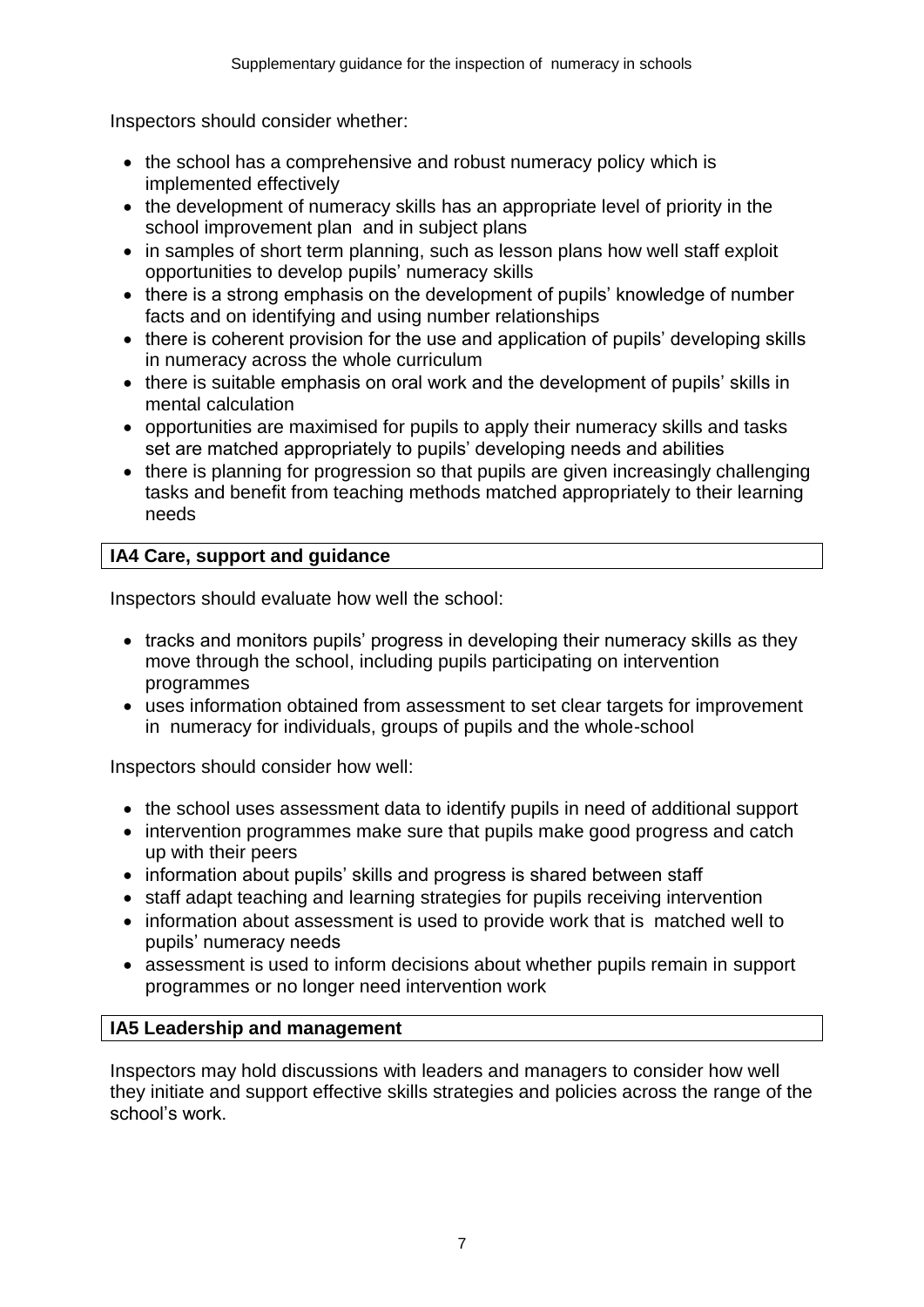Inspectors may consider:

- whether the headteacher is well-informed about issues in the teaching and learning of numeracy, provides strong leadership and conveys high expectations about pupils' achievements
- how well leaders and managers focus on raising standards and if they know how well pupils are progressing, including those receiving targeted support or extension
- whether there are clear targets for raising standards in numeracy, and a realistic plan for achieving them
- how well the numeracy co-ordinator helps other teachers with their planning and sharing good practice
- whether numeracy coordinators or senior leaders actively monitor and evaluate the standards and quality of numeracy throughout the school
- how well co-ordinators for other subiects are alert to the opportunities that exist within those subjects for improving pupils' skills in numeracy
- how well parents are kept informed about the school's policy for improving standards in numeracy and are encouraged to be involved through discussions at school and the regular use of homework

Inspectors may consider the school's strategic and operational plans and other documentation, which relate to the development of pupils' numeracy skills. These include numeracy action plans and evaluations of progress and trends in taking this area of provision forward.

Inspectors may consider how well the school has included the monitoring and evaluation of pupils' levels of numeracy skills, and their successful development by staff, within its self-evaluation and planning for improvement policies and procedures.

Inspectors may consider the professional training that staff undertake to develop pupils' and their own numeracy or mathematical knowledge, skills and understanding. They will need to consider how this translates into effective wholeschool practice, for example providing pupils with consistency of approach and useful feedback that helps them to improve their work.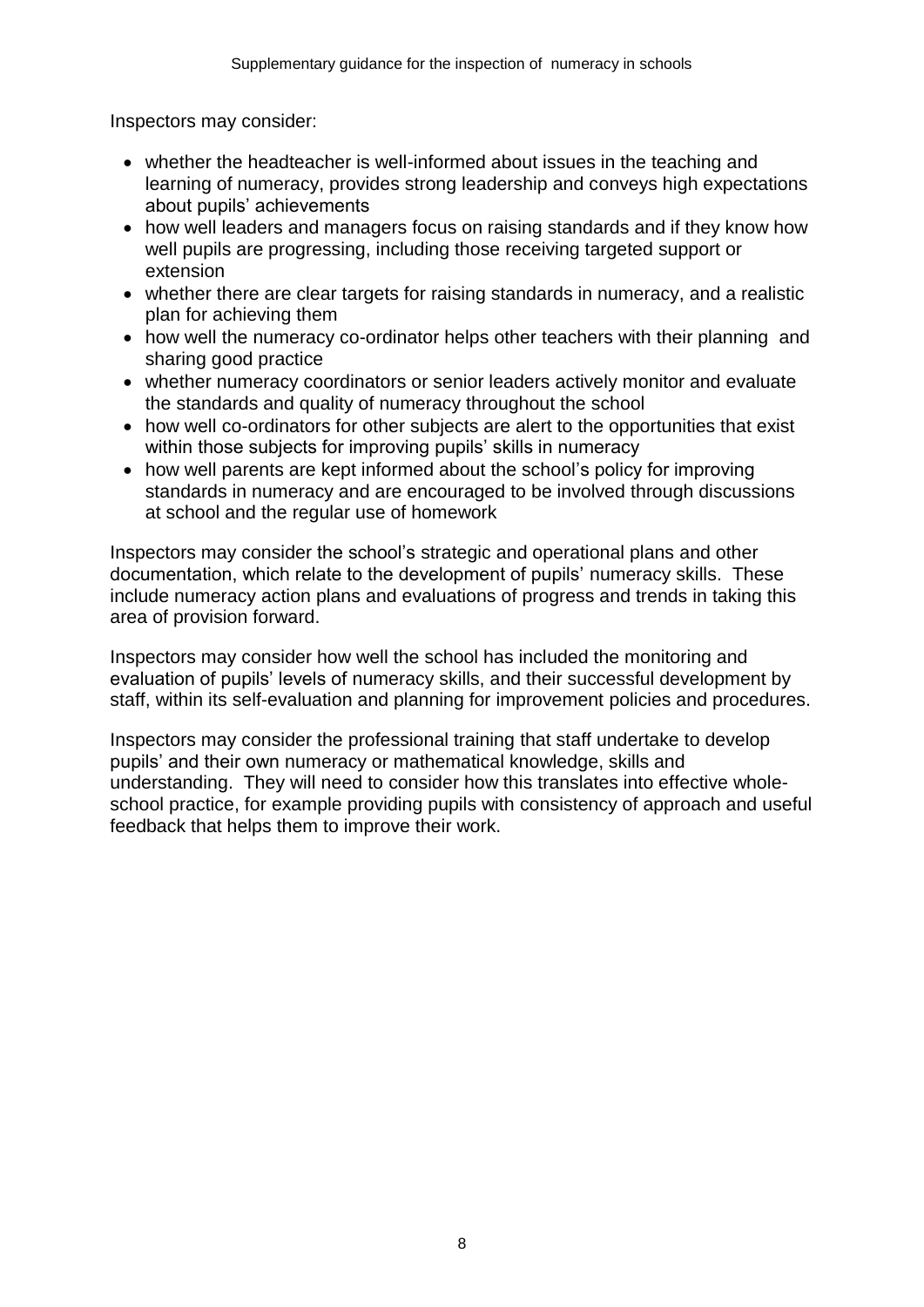# **Points to consider when looking at pupils' work**

- Do pupils use a range of appropriate number skills (for example four rules of number, place value, estimation and simple fractions and percentages)?
- Do pupils use a range of appropriate measuring skills (for example working with scales, units of measurements, time, temperature)?
- Do pupils use an appropriate range of data handling skills (for example gather information in a variety of ways, recording, interpreting and presenting it in charts or diagrams, identifying patterns in data and conveying appropriate conclusions, selecting an appropriate graph to display the data, using an appropriate and accurate scale on each axis, and being able to tell the 'story of a graph')?
- Do pupils apply these skills in different contexts effectively to solve real-life problem (points to consider are relevance, challenge, planning, processing and reasoning)?
- Are learning activities purposeful and do they build successfully on what pupils know?
- Is their clear evidence of appropriate differentiation?
- Does feedback help pupils to improve their work?

# **Points to consider when evaluating numeracy intervention programmes**

- How does the school identify the pupils who need support to improve their numeracy skills?
- How effective are intervention strategies in helping pupils catch up with their peers?
- What training do teaching assistants who deliver the intervention programme receive?
- What is the format and frequency of the sessions?
- How is the progress of pupils on the intervention programmes communicated to managers and other staff?
- How does the school ensure that classroom teachers are aware of the teaching and learning strategies and the resources used in the intervention programmes?
- What strategies does the school use to make sure teachers use similar strategies and resources in their lessons?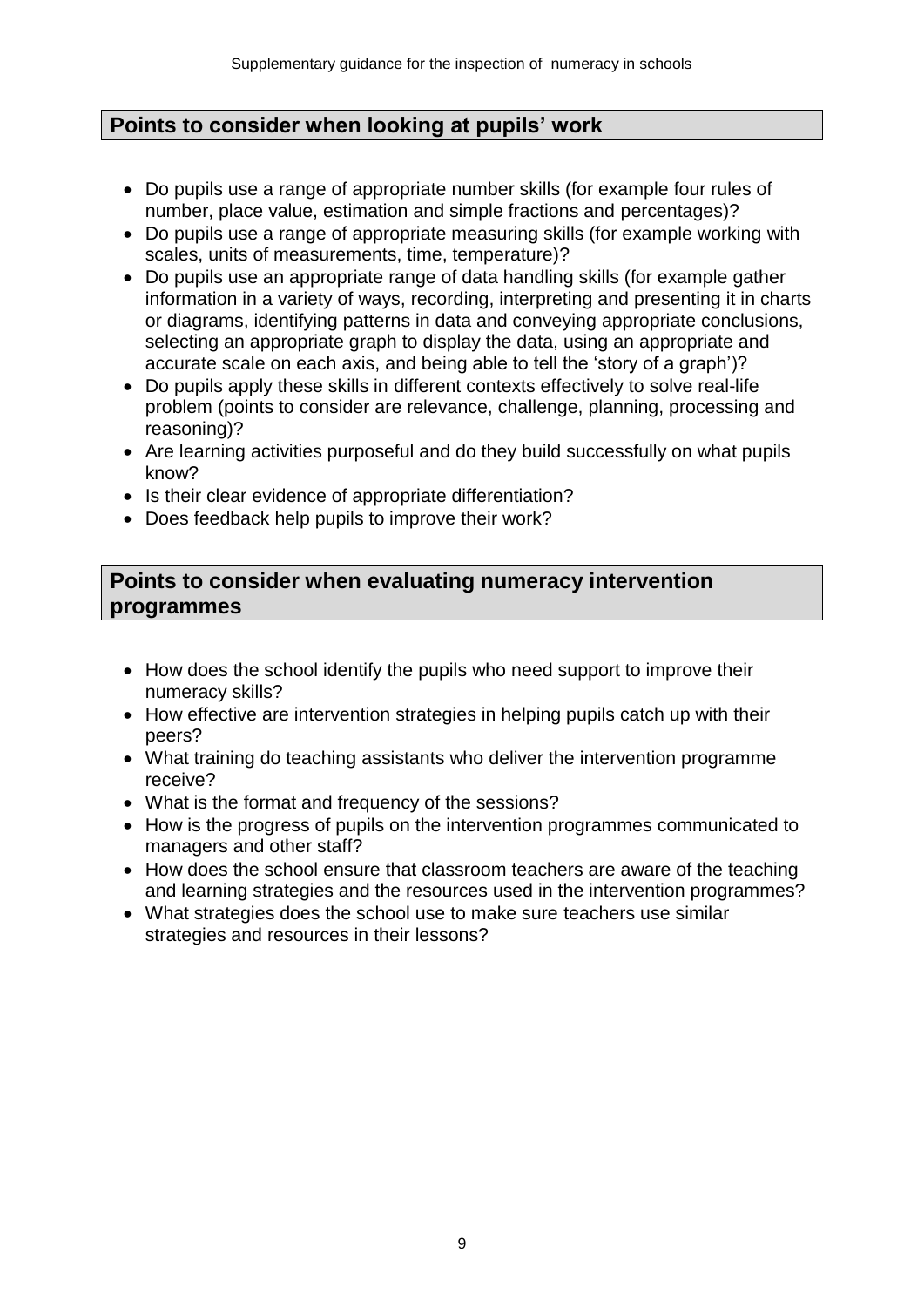#### **Document A: Questions for listening to pupils in the foundation phase**

#### **Younger pupils in the foundation phase**

What do you like about working with numbers? Can you write the numbers from 1 to 10 if I help you? What do you do if you cannot work something out?

#### **Older pupils in the foundation phase**

What type of numeracy/mathematics do you like best – working with numbers,

measuring, finding out about shapes or working with data?

What do you find easy about numeracy/mathematics?

What do you find difficult about numeracy/mathematics?

Do you know the pairs of numbers that go to together to make 10? What about 20 or 100?

Tell me what happens when you halve or double a number?

Do you sometimes plan how to solve a number problem? Do you sometimes plan with a friend or in a group?

What do you do if you cannot work an answer out in mathematics?

Do you sometimes do numeracy/mathematics work on the computer?

Tell me how you worked this out.